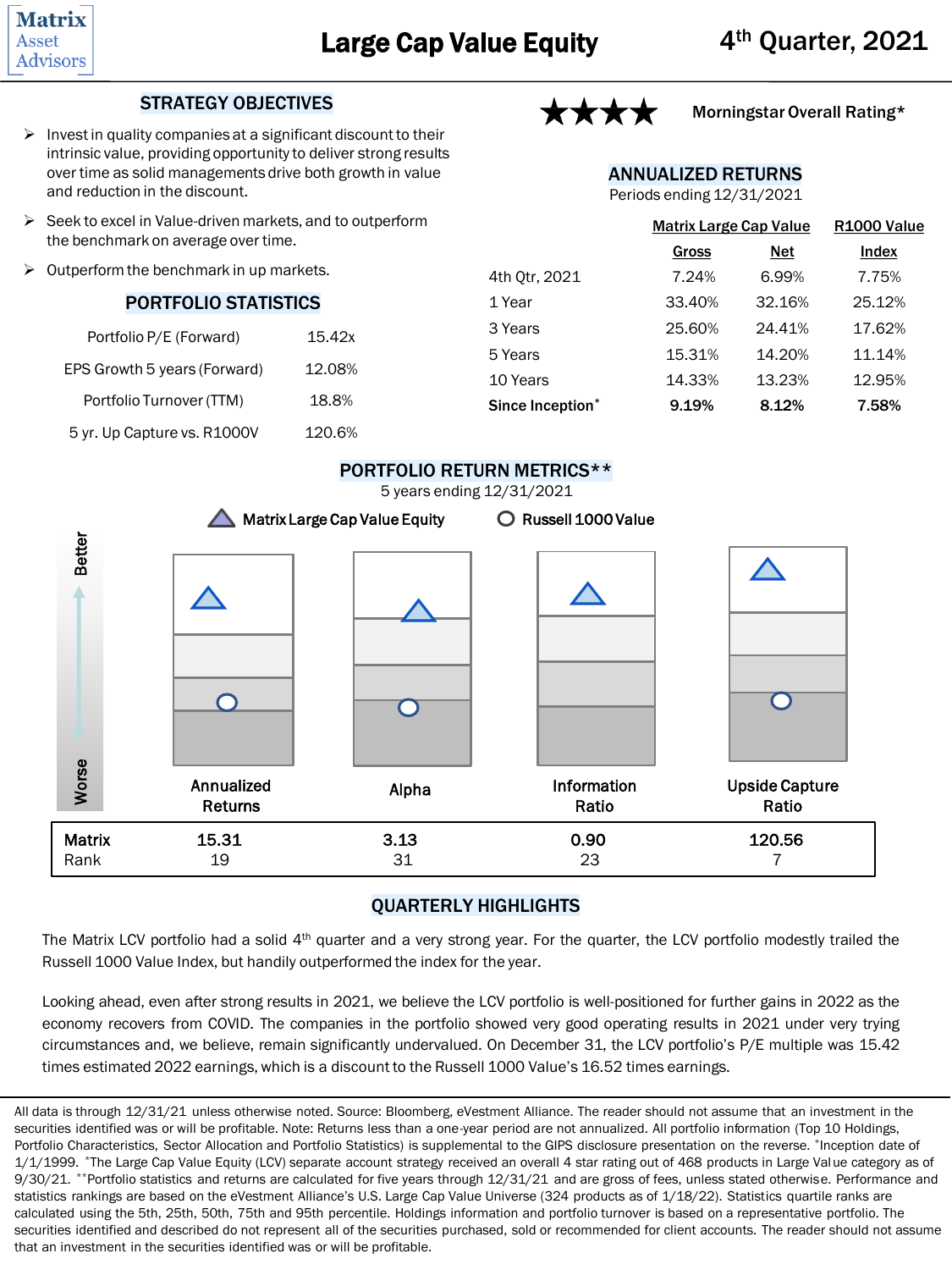## KEY DIFFERENTIATORS

- ➢ 30+ years of continuity of leadership and philosophy; team averages 20+ years at the firm. Principals have significant personal assets invested alongside clients.
- $\triangleright$  Eight proprietary intrinsic value models used since the firm's inception allow for identification of undervalued stocks in all industries in all market environments.
- $\triangleright$  "Go Anywhere" ability allows us to be opportunistic, believing that attractive undervalued investments can surface in any sector at any time. We are not benchmark-driven.
- ➢ Research-based, high conviction approach leads to a portfolio of 35-40 names, providing for a favorable mix of performance potential and diversification.
- ➢ Focus on better companies in better industries helps to avoid value traps.

## SAME INVESTMENT APPROACH ALSO AVAILABLE AS AN ESG-FOCUSED PORTFOLIO

#### PORTFOLIO CHARACTERISTICS

| Characteristics              | Matrix | R1000V |
|------------------------------|--------|--------|
| Market Cap \$ Wtd. (\$Bil.)  | 567.35 | 167.03 |
| Market Cap median (\$Bil.)   | 136.18 | 14.53  |
| Portfolio P/E (Forward)      | 15.42  | 16.52  |
| Portfolio Price/Book         | 2.95   | 2.69   |
| EPS Growth 5 years (Forward) | 12.08  | 15.12  |
| # of Holdings                | 31     | 852    |

#### MATRIX PARTNERS

DAVID KATZ President, CIO 35 years at Matrix / 37 years in Industry

| <b>RESEARCH / PORTFOLIO MGMT</b><br>I on Birnholz*<br>Jordan Posner<br>Steven Roukis<br>Stephan Weinberger | 26 / 38<br>16/37<br>26/27<br>11/41 |
|------------------------------------------------------------------------------------------------------------|------------------------------------|
| TRADING / OPERATIONS<br>Sherri Hurwitz<br>Jonathan Tom                                                     | 26 / 26<br>16/16                   |
| <b>CLIENT RELATIONS</b><br>Lisa Mabel                                                                      | 18/24                              |
|                                                                                                            |                                    |

\*Years at Matrix / Years in Industry.

#### TOP 10 HOLDINGS

| Microsoft Corporation     | 7.5% |
|---------------------------|------|
| Alphabet Inc. Class C     | 6.4% |
| J. P. Morgan Chase & Co.  | 4.2% |
| Qualcomm                  | 4.1% |
| Abbvie Inc.               | 4.0% |
| CVS Health Corp           | 3.9% |
| Cisco Systems Inc.        | 3.8% |
| FedEx Corp.               | 3.8% |
| TE Connectivity LTD.      | 3.8% |
| Goldman Sachs Group, Inc. | 3.7% |

#### SECTOR ALLOCATION (%)

| Sectors                       | Matrix | SPY  |
|-------------------------------|--------|------|
| <b>Communication Services</b> | 14.8   | 10.1 |
| <b>Consumer Discretionary</b> | 2.9    | 12.5 |
| <b>Consumer Staples</b>       | 6.7    | 5.9  |
| Energy                        | 2.3    | 2.7  |
| <b>Financial Services</b>     | 22.6   | 10.7 |
| <b>Health Care</b>            | 19.9   | 13.3 |
| Industrials                   | 5.1    | 7.8  |
| Info. Technology              | 25.6   | 29.1 |
| <b>Materials</b>              | 0.0    | 2.6  |
| <b>Real Estate</b>            | 0.0    | 2.8  |
| Utilities                     | 0.0    | 2.5  |
| Cash & Equivalent             | 0.3    | 0.3  |
|                               |        |      |

## GENERAL FIRM INFORMATION

| Product Contact:              | Lon F. Birnholz                                                                    |
|-------------------------------|------------------------------------------------------------------------------------|
| Address:                      | Matrix Asset Advisors, Inc.<br>10 Bank Street. Suite 590<br>White Plains, NY 10606 |
| Phone:                        | 212-486-2004                                                                       |
| Firm/Product Assets:          | \$994 Million / \$423 Million                                                      |
| Product Accounts:             | 241                                                                                |
| Investment Style:             | US Large Cap Value Equity                                                          |
| <b>Market Capitalization:</b> | Generally \$10 Billion or more                                                     |
| Decision Making:              | Bottom-Up Stock Selection                                                          |
| Manager Avg. Tenure:          | 23 Years                                                                           |
| Mgr. Avg. Experience:         | 36 Years                                                                           |

All data is through (or as of) 12/31/21 unless otherwise noted. Source: Matrix Asset Advisors, Bloomberg, eVestment Alliance.

Additional disclosure pertaining to the information above is displayed in bold on the last page of this document and is considered to be an integral part of this report.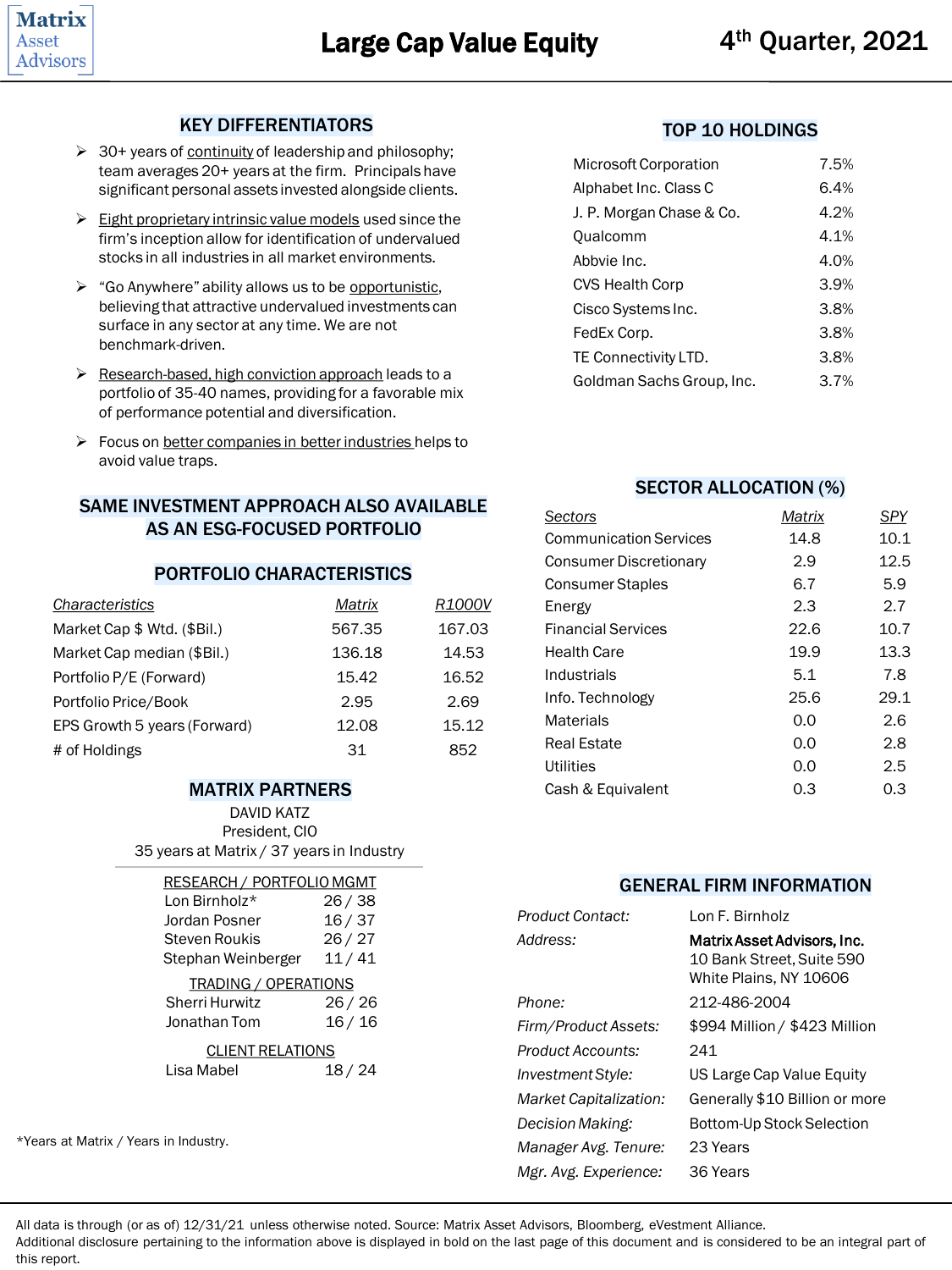# **MATRIX ASSET ADVISORS, INC. LARGE CAP VALUE EQUITY COMPOSITE - ANNUAL DISCLOSURE PRESENTATION**

|             |                                                  | <b>Composite Assets</b>  |                                        | <b>Annual Performance Results</b> |            |            |                                 |                                |                  |                    |                                        |
|-------------|--------------------------------------------------|--------------------------|----------------------------------------|-----------------------------------|------------|------------|---------------------------------|--------------------------------|------------------|--------------------|----------------------------------------|
|             |                                                  |                          |                                        | Composite                         |            |            |                                 | 3 Year Annualized Standard     | <b>Deviation</b> |                    |                                        |
| Year<br>End | <b>Total Firm</b><br><b>Assets</b><br>(millions) | <b>USD</b><br>(millions) | <b>Number</b><br>of<br><b>Accounts</b> | Gross                             | <b>Net</b> | S&P<br>500 | <b>Russell</b><br>1000<br>Value | Composite<br><b>Dispersion</b> | Composite        | <b>S&amp;P 500</b> | <b>Russell</b><br>1000<br><b>Value</b> |
| 2021        | 994                                              | 273                      | 172                                    | 33.40%                            | 32.16%     | 28.68%     | 25.12%                          | N/A                            | 20.47%           | 17.17%             | 19.06%                                 |
| 2020        | 791                                              | 203                      | 145                                    | 14.66%                            | 13.53%     | 18.39%     | 2.78%                           | 1.9%                           | 22.08%           | 18.53%             | 19.62%                                 |
| 2019        | 814                                              | 202                      | 156                                    | 29.55%                            | 28.34%     | 31.48%     | 26.52%                          | 0.5%                           | 14.35%           | 11.93%             | 11.85%                                 |
| 2018        | 717                                              | 188                      | 173                                    | $-10.52%$                         | $-11.44%$  | $-4.39%$   | $-8.28%$                        | 0.4%                           | 13.30%           | 10.80%             | 10.82%                                 |
| 2017        | 792                                              | 235                      | 174                                    | 14.99%                            | 13.89%     | 21.82%     | 13.64%                          | 0.4%                           | 12.71%           | 9.92%              | 10.20%                                 |
| 2016        | 763                                              | 259                      | 182                                    | 15.14%                            | 14.04%     | 11.95%     | 17.33%                          | 0.5%                           | 13.15%           | 10.59%             | 10.77%                                 |
| 2015        | 679                                              | 267                      | 202                                    | $-7.59%$                          | $-8.53%$   | 1.37%      | $-3.84%$                        | 0.4%                           | 12.75%           | 10.47%             | 10.68%                                 |
| 2014        | 1,044                                            | 554                      | 211                                    | 13.30%                            | 12.21%     | 13.68%     | 13.46%                          | 0.3%                           | 11.73%           | 8.98%              | 9.20%                                  |
| 2013        | 978                                              | 537                      | 208                                    | 41.19%                            | 39.90%     | 32.39%     | 32.54%                          | 0.5%                           | 16.53%           | 11.94%             | 12.70%                                 |
| 2012        | 785                                              | 427                      | 218                                    | 10.00%                            | 8.93%      | 16.00%     | 17.51%                          | 0.2%                           | 19.81%           | 15.09%             | 15.51%                                 |
| 2011        | 874                                              | 500                      | 271                                    | $-11.61%$                         | $-12.52%$  | 2.11%      | 0.39%                           | 0.6%                           | 23.93%           | 18.71%             | 20.69%                                 |
| 2010        | 1,043                                            | 591                      | 308                                    | 13.12%                            | 12.02%     | 15.06%     | 15.51%                          | 0.5%                           | N.A.             | N.A.               | N.A.                                   |
| 2009        | 1,226                                            | 837                      | 306                                    | 38.88%                            | 37.60%     | 26.47%     | 19.69%                          | 1.4%                           | N.A.             | N.A.               | N.A.                                   |
| 2008        | 1,014                                            | 668                      | 343                                    | -38.91%                           | -39.60%    | $-37.00%$  | $-36.85%$                       | 0.7%                           | N.A.             | N.A.               | N.A.                                   |
| 2007        | 1,606                                            | 1,161                    | 407                                    | 3.17%                             | 2.14%      | 5.49%      | $-0.17%$                        | 0.5%                           | N.A.             | N.A.               | N.A.                                   |
| 2006        | 1,658                                            | 1,166                    | 392                                    | 17.38%                            | 16.25%     | 15.79%     | 22.25%                          | 0.4%                           | N.A.             | N.A.               | N.A.                                   |
| 2005        | 1,799                                            | 881                      | 430                                    | 1.42%                             | 0.41%      | 4.91%      | 7.05%                           | 0.9%                           | N.A.             | N.A.               | N.A.                                   |
| 2004        | 1,550                                            | 1,006                    | 460                                    | 4.62%                             | 3.59%      | 10.88%     | 16.49%                          | 0.7%                           | N.A.             | N.A.               | N.A.                                   |
| 2003        | 1,077                                            | 582                      | 366                                    | 44.65%                            | 43.33%     | 28.68%     | 30.03%                          | 1.1%                           | N.A.             | N.A.               | N.A.                                   |
| 2002        | 709                                              | 287                      | 298                                    | $-20.66%$                         | $-21.50%$  | $-22.10%$  | $-15.52%$                       | 1.2%                           | N.A.             | N.A.               | N.A.                                   |
| 2001        | 761                                              | 266                      | 221                                    | 11.72%                            | 10.63%     | $-11.89%$  | $-5.59%$                        | 2.9%                           | N.A.             | N.A.               | N.A.                                   |
| 2000        | 671                                              | 186                      | 174                                    | 7.82%                             | 6.77%      | $-9.10%$   | 7.01%                           | 3.0%                           | N.A.             | N.A.               | N.A.                                   |
| 1999        | 456                                              | 179                      | 179                                    | 31.35%                            | 30.12%     | 21.04%     | 7.35%                           | 3.7%                           | N.A.             | N.A.               | N.A.                                   |

*The Large Cap Value Equity Composite* contains fully discretionary accounts invested in equity securities of financially strong, U.S. Large Capitalization Companies using a value-oriented strategy. For comparison purposes the Large Cap Value Equity Composite is measured against the S&P 500 Index and Russell 1000 Value Index. The S&P 500 Index measures the performance of 500 publicly traded companies, which are among the largest in the United States. The Russell 1000 Value Index measures the performance of the 1,000 largest companies in the Russell 3000 Index with lower price-tobook ratios and lower forecasted growth values. Composite performance comparisons to the Russell 1000 Index which measures the performance of the 1,000 largest companies in the Russell 3000 Index may be presented for this composite. The minimum account size for this composite is \$250 thousand.

Matrix Asset Advisors, Inc. claims compliance with the Global Investment Performance Standards (GIPS®) and has prepared and presented this report in compliance with the GIPS Standards. Matrix Asset Advisors, Inc. has been independently verified for the period January 1, 1999 through December 31, 2019. Verification assesses whether [1] the firm has complied with all the composite construction requirements of the GIPS Standards on a firm-wide basis and [2] the firm's policies and procedures are designed to calculate and present performance in compliance with the GIPS Standards. The Large Cap Value Equity Composite has been examined for the periods January 1, 1999 through December 31, 2019. The verification and performance examination reports are available upon request. Matrix Asset Advisors, Inc. is a registered investment adviser that manages equity and fixed income assets for client accounts. The firm maintains a complete list and description of composites, which is available upon request.

Results are based on fully discretionary accounts under management, including those accounts no longer with the firm. Beginning July 1, 2002, composite policy requires the temporary removal of any portfolio incurring a client initiated significant cash inflow or outflow of 15% or greater of portfolio assets. Additional information regarding the treatment of significant cash flows is available upon request. Past performance is not indicative of future results. The 3-year annualized standard deviation is calculated using monthly data. The U.S. Dollar is the currency used to express performance. Returns are presented gross and net of management fees and include the reinvestment of all income. Net of fee performance was calculated using the highest management fee of 1%, applied quarterly. The annual composite dispersion presented is an asset-weighted standard deviation calculated for accounts in the composite the entire year. Policies for valuing portfolios, calculating performance and preparing compliant presentations are available upon request.

The management fee schedule is as follows: 1.00% on accounts below \$1,000,000 of assets under management, .90% on the first \$1,000,000 to \$5,000,000 of assets under management, .80% on the next \$5,000,000 of assets under management, .75% on the next \$15,000,000 of assets under management, .65% on the next \$25,000,000 of assets under management, .55% on the next \$50,000,000 of assets under management and .45% on assets under management in excess of \$100,000,000. Actual investment advisory fees incurred by clients may vary.

The Large Cap Value Equity Composite was created January 1, 1999.